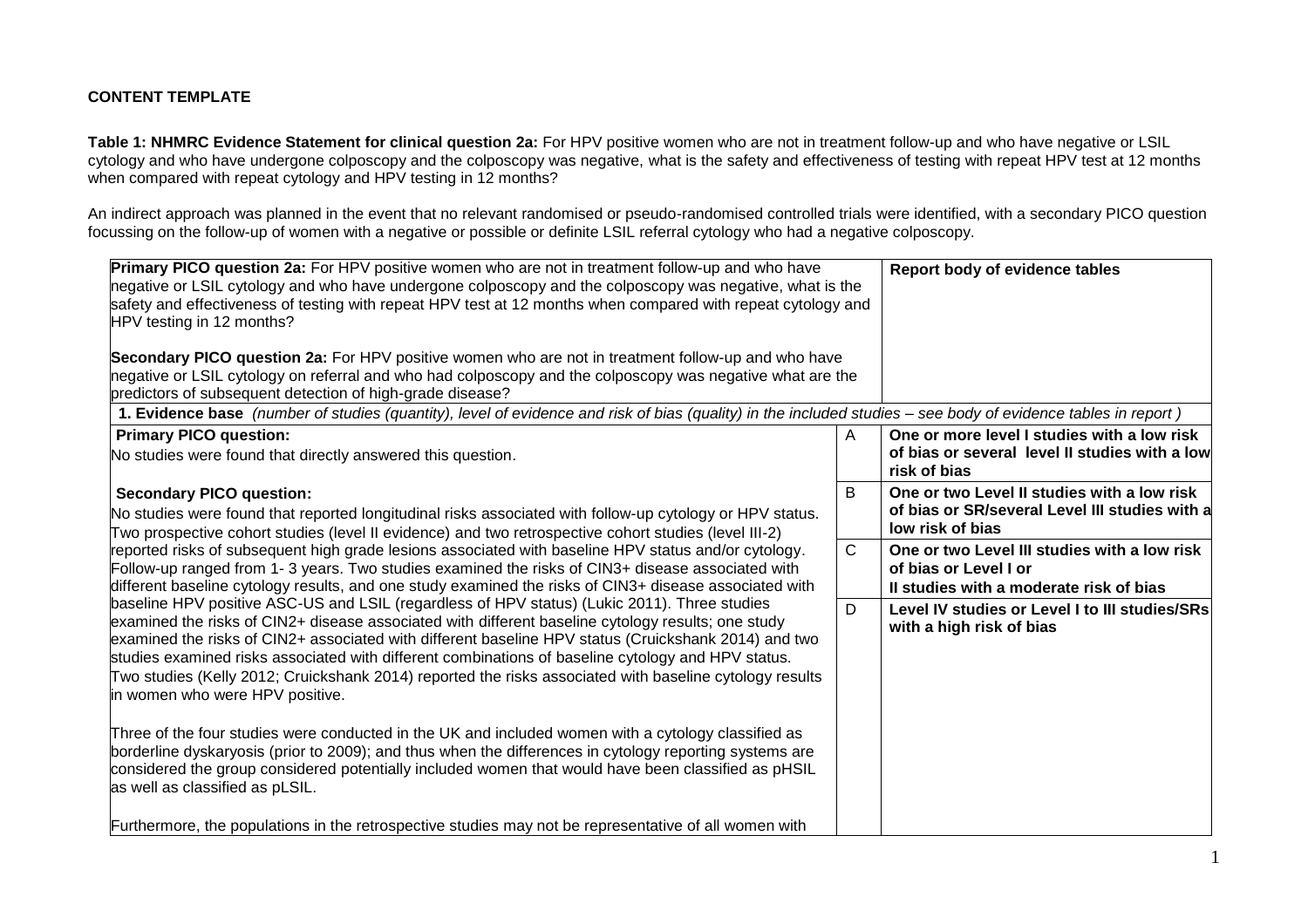| HPV positive borderline or mild dyskaryosis, or all women with borderline or mild dyskaryosis. One study<br>only included women with a HPV result determined with a higher cut-off for the HPV test (Kelly 2012) and                                                                                                                                                                                                       |                |                                                                       |
|----------------------------------------------------------------------------------------------------------------------------------------------------------------------------------------------------------------------------------------------------------------------------------------------------------------------------------------------------------------------------------------------------------------------------|----------------|-----------------------------------------------------------------------|
| the other study only included women whose cytology at colposcopy was negative or borderline.                                                                                                                                                                                                                                                                                                                               |                |                                                                       |
| All 4 studies were considered at high risk of bias; none of the studies were specifically designed to                                                                                                                                                                                                                                                                                                                      |                |                                                                       |
| answer the PICO question, and as a result it was not clear as to whether women with different baseline<br>cytology results or HPV status were similar in terms of important confounders such as smoking.                                                                                                                                                                                                                   |                |                                                                       |
| Furthermore important study design aspects such as the potential blinded reading of subsequent                                                                                                                                                                                                                                                                                                                             |                |                                                                       |
| colposcopies and histopathology (with respect to the baseline test status) was not described.                                                                                                                                                                                                                                                                                                                              |                |                                                                       |
| <b>Grade: D</b>                                                                                                                                                                                                                                                                                                                                                                                                            |                |                                                                       |
| 2. Consistency (if only one study was available, rank this component as 'not applicable') See body of evidence tables in report – results and p value (95% CI)                                                                                                                                                                                                                                                             |                |                                                                       |
| HPV status was predictive of high grade disease regardless of referral cytology (1 large prospective                                                                                                                                                                                                                                                                                                                       | Α              | All studies consistent                                                |
| cohort study - Cruickshank 2014).<br>The evidence is not consistent as to whether baseline cytology predicts high grade disease independently $\boxed{\texttt{C}}$<br>of HPV status. Comparing borderline dyskaryosis (which may include some pHSIL cytology) with mild<br>dyskaryosis cytology;                                                                                                                           | B              | Most studies consistent and inconsistency<br>can be explained         |
|                                                                                                                                                                                                                                                                                                                                                                                                                            |                | Some inconsistency, reflecting genuine<br>uncertainty around question |
| • When HPV status was not considered, borderline dyskaryosis consistently carried a lower risk                                                                                                                                                                                                                                                                                                                             | D              | <b>Evidence is inconsistent</b>                                       |
| of high grade disease than mild dyskaryosis cytology over $2.5 - 3$ years (1 prospective study –<br>Cruickshank 2014 and 1 retrospective cohort study - Smith 2006).                                                                                                                                                                                                                                                       | <b>NA</b>      | Not applicable (one study only)                                       |
| When only HPV positive women were considered a prospective cohort study reported that<br>$\bullet$                                                                                                                                                                                                                                                                                                                         |                |                                                                       |
| borderline dyskaryosis carried a lower risk of high grade disease; in this study women with<br>borderline dyskaryosis who were HPV negative had the lowest risk and HPV-positive women with                                                                                                                                                                                                                                |                |                                                                       |
| mild dyskaryosis had the highest risk. However a retrospective study reported borderline                                                                                                                                                                                                                                                                                                                                   |                |                                                                       |
| dyskaryosis carried a lower risk of high grade disease. These differences may be due to                                                                                                                                                                                                                                                                                                                                    |                |                                                                       |
| differences in referral processes for the number of borderline cytology results prompting referral                                                                                                                                                                                                                                                                                                                         |                |                                                                       |
| to colposcopy (3 required for colposcopy vs single required for colposcopy), and/or differences in<br>the underlying risks between populations.                                                                                                                                                                                                                                                                            |                |                                                                       |
| A small prospective cohort study reported the risk of high grade disease was lower for women with HPV-                                                                                                                                                                                                                                                                                                                     |                |                                                                       |
| positive ASC-US (pLSIL) than that for women with LSIL (dLSIL) regardless of HPV status.<br><b>Grade: C</b>                                                                                                                                                                                                                                                                                                                 |                |                                                                       |
| 3. Clinical impact See body of evidence tables in report - relevance of evidence (Indicate in the space below if the study results varied according to some                                                                                                                                                                                                                                                                |                |                                                                       |
| unknown factor (not simply study quality or sample size) and thus the clinical impact of the intervention could not be determined)                                                                                                                                                                                                                                                                                         |                |                                                                       |
| The clinical question considered two different protocols or testing at 12 months (testing with repeat HPV<br>test at 12 months vs. testing with repeat cytology and HPV testing in 12 months). Testing with a single                                                                                                                                                                                                       | $\overline{A}$ | <b>Very large</b>                                                     |
| test simplifies the downstream clinical management recommendations.                                                                                                                                                                                                                                                                                                                                                        | B              | <b>Substantial</b>                                                    |
|                                                                                                                                                                                                                                                                                                                                                                                                                            | $\mathsf C$    | <b>Moderate</b>                                                       |
| This evidence was considered insufficient to underpin an evidence-based recommendation. In general<br>terms, detection of HPV, especially for persistent HPV 16/18, has been shown to be associated with an<br>increased risk of high grade disease, and the HPV test is more sensitive than cytology for detection of<br>CIN2+ and CIN3+. There is no evidence to suggest that this does not apply to women with a normal | D              | Slight/Restricted                                                     |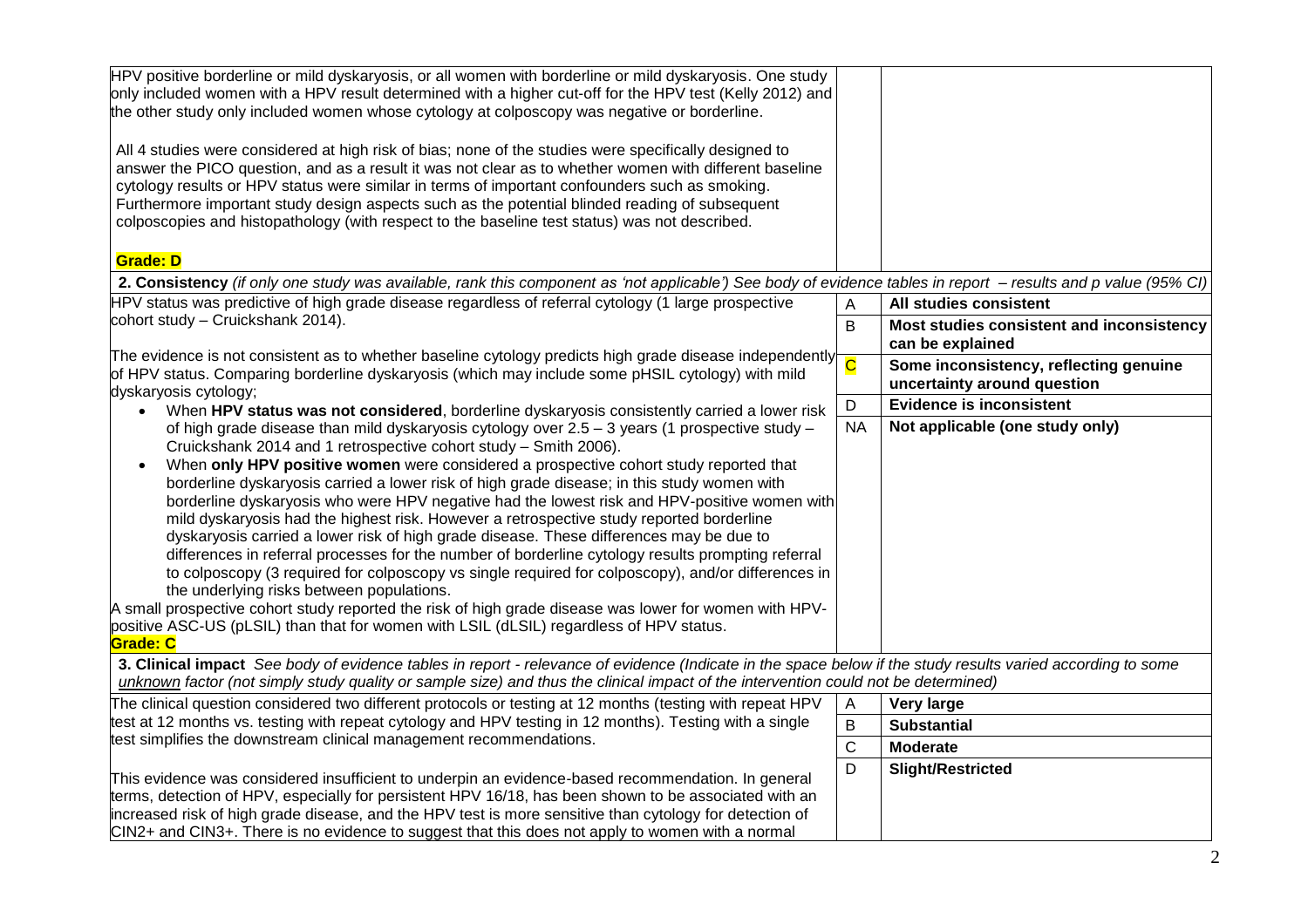| (negative) colposcopy, and the consensus was therefore to recommend follow-up with HPV testing alone<br>for women who are HPV positive and have a normal or LSIL cytology and a normal colposcopy.<br><b>Grade: C</b>                                                                                                                                                                                                                                                                                                                                                   |              |                                                                                                                  |
|-------------------------------------------------------------------------------------------------------------------------------------------------------------------------------------------------------------------------------------------------------------------------------------------------------------------------------------------------------------------------------------------------------------------------------------------------------------------------------------------------------------------------------------------------------------------------|--------------|------------------------------------------------------------------------------------------------------------------|
| 4. Generalisability (How well does the body of evidence match the population and clinical settings being targeted by the Guideline?) For study population<br>characteristics see table of study characteristics in report                                                                                                                                                                                                                                                                                                                                               |              |                                                                                                                  |
| No studies examined outcomes in women testing HPV-positive, who had negative cytology and negative<br>colposcopy.<br>No studies assessed the longitudinal outcomes (risks) associated with differing follow-up HPV and or<br>cytology results.<br>The identified relevant studies for the secondary question used differing cytology classification systems<br>and/or subsequent management protocols and therefore although indirect comparisons can be made<br>across studies, the findings cannot be assumed to be directly applicable to women in the renewed NCSP. | A            | Evidence directly generalisable to target<br>population                                                          |
|                                                                                                                                                                                                                                                                                                                                                                                                                                                                                                                                                                         | B            | Evidence directly generalisable to target<br>population with some caveats                                        |
|                                                                                                                                                                                                                                                                                                                                                                                                                                                                                                                                                                         | $\mathsf{C}$ | Evidence not directly generalisable to the<br>target population but could be sensibly<br>applied                 |
|                                                                                                                                                                                                                                                                                                                                                                                                                                                                                                                                                                         | D            | Evidence not directly generalisable to<br>target population and hard to judge<br>whether it is sensible to apply |
| Grade: C                                                                                                                                                                                                                                                                                                                                                                                                                                                                                                                                                                |              |                                                                                                                  |
| 5. Applicability (Is the body of evidence relevant to the Australian healthcare context in terms of health services/delivery of care and cultural factors?)                                                                                                                                                                                                                                                                                                                                                                                                             |              |                                                                                                                  |
| MSAC has approved the introduction of HPV-based screening with partial genotyping to distinguish HPV<br>types 16 and 18 from other oncogenic HPV types for women aged 25-69 years for the National Cervical                                                                                                                                                                                                                                                                                                                                                             | A            | <b>Evidence directly applicable to Australian</b><br>healthcare context                                          |
| Screening Program.<br>The identified studies for the secondary question did not use the AMBS cytology classification system<br>and therefore although they are somewhat applicable to the Australian healthcare context, some caveats<br>must be borne in mind when interpreting the results                                                                                                                                                                                                                                                                            | B            | <b>Evidence applicable to Australian</b><br>healthcare context with few caveats                                  |
|                                                                                                                                                                                                                                                                                                                                                                                                                                                                                                                                                                         | $\mathsf{C}$ | Evidence probably applicable to Australian<br>healthcare context with some caveats                               |
| <b>Grade: C</b>                                                                                                                                                                                                                                                                                                                                                                                                                                                                                                                                                         |              | <b>Evidence not applicable to Australian</b><br>healthcare context                                               |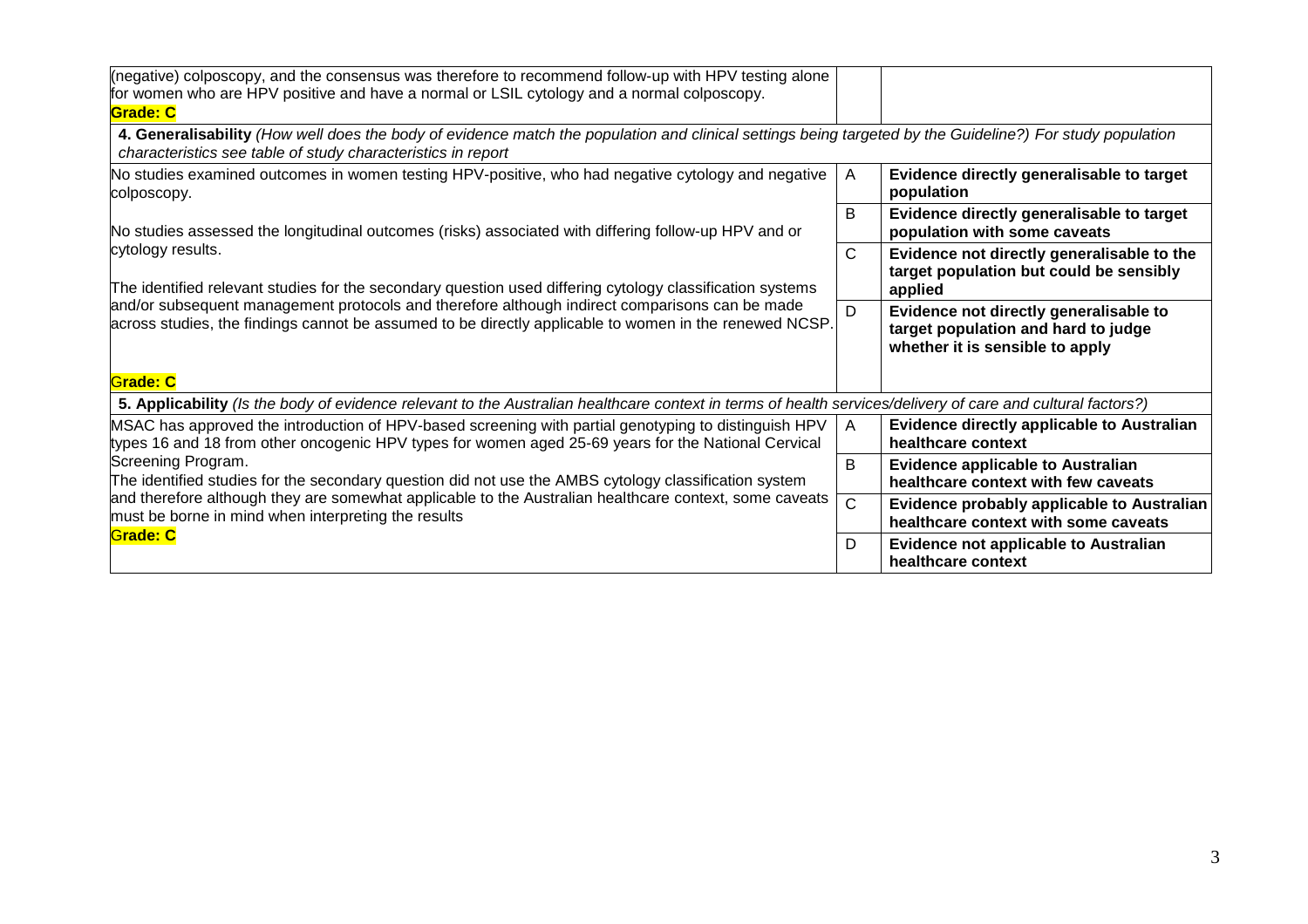Other factors (Indicate here any other factors that you took into account when assessing the evidence base (for example, issues that might  *cause the group to downgrade or upgrade the recommendation).*

This evidence was considered insufficient to underpin an evidence-based recommendation. However, in general terms, detection of HPV, especially for persistent HPV 16/18, has been shown to be associated with an increased risk of high grade disease, and the HPV test is more sensitive than cytology for detection of CIN2+ and CIN3+. There is no evidence to suggest that this does not apply to women with a normal (negative) colposcopy, and the consensus was therefore to recommend follow-up with HPV testing alone for women who are HPV positive and have a normal or LSIL cytology and a normal colposcopy.

# **EVIDENCE STATEMENT MATRIX**

Please summarise the development group's synthesis of the evidence relating to the key question, taking all the above factors into account.

| <b>Component</b>    | Rating | <b>Description</b>                                                                            |
|---------------------|--------|-----------------------------------------------------------------------------------------------|
| 1. Evidence base    | D      | Level I to III studies/SRs with a high risk of bias                                           |
| 2. Consistency      | С      | Some inconsistency, reflecting genuine uncertainty around question                            |
| 3. Clinical impact  | U      | Moderate                                                                                      |
| 4. Generalisability | С      | Evidence not directly generalisable to the target population but could<br>be sensibly applied |
| 5. Applicability    | С      | Evidence probably applicable to Australian healthcare context with<br>some caveats            |

### *Evidence statement:*

No studies assessed the longitudinal outcomes (risks) associated with differing follow-up HPV and or cytology results. Overall this body of evidence suggests that positive HPV status is a strong predictor of high-grade disease being present or developing within a few years, irrespective of referral cytology, but it does not provide direct evidence on the performance of HPV testing alone vs co-testing (HPV and cytology) in this group of women. Therefore, this evidence was considered insufficient to underpin an evidence-based recommendation.

However, detection of HPV, especially for persistent HPV 16/18, has been shown to be associated with an increased risk of high grade disease, and the HPV test is more sensitive than cytology for detection of CIN2+ and CIN3+. There is no evidence to suggest that this does not apply to women with a normal (negative) colposcopy, and the consensus was to recommend follow-up with HPV testing alone for women who are HPV positive and have a normal or LSIL cytology and a normal colposcopy.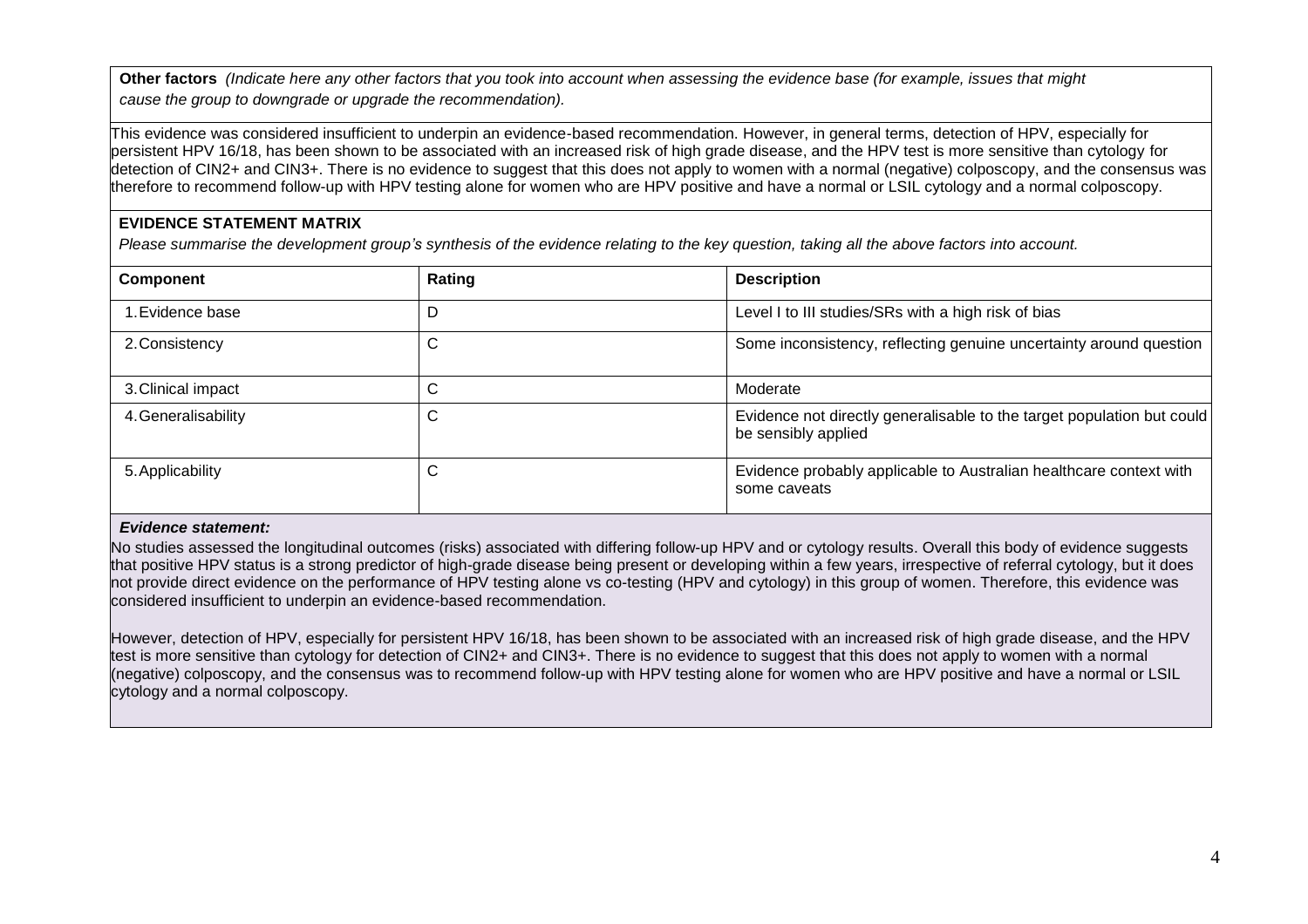| <b>RECOMMENDATION</b> | <b>GRADE OF RECOMMENDATION</b> |
|-----------------------|--------------------------------|
|                       |                                |

Not applicable

Unable to make an evidence-based recommendation as insufficient evidence of the safety and effectiveness of the follow-up options for HPV-positive women with a negative colposcopy

#### **CONSENSUS-BASED RECOMMENDATION**

 *The consensus was to recommend follow-up with HPV testing alone for women who are HPV positive and have a normal or LSIL cytology and a normal colposcopy.*

### **Normal colposcopy following LBC prediction of LSIL**

For women with a positive HPV test result (any type), a LBC report of negative or pLSIL/LSIL, and normal colposcopy, the HPV test should be repeated 12 months later:

- Women who have a negative HPV test result at 12 months should be returned to routine 5-yearly HPV screening.
- For women who have a positive HPV test result (not 16/18) at 12 months and a LBC report of negative or pLSIL/LSIL, the HPV test should be repeated in another 12 months.
- Women who have a positive HPV test result (16/18) at 12 months should be referred directly for repeated colposcopic assessment, with reflex LBC to inform colposcopy.
- Women who have a positive HPV test result (not 16/18) at 12 months and a LBC report of pHSIL/HSIL should be referred directly for repeated colposcopic assessment.

 **PRACTICE POINTS**